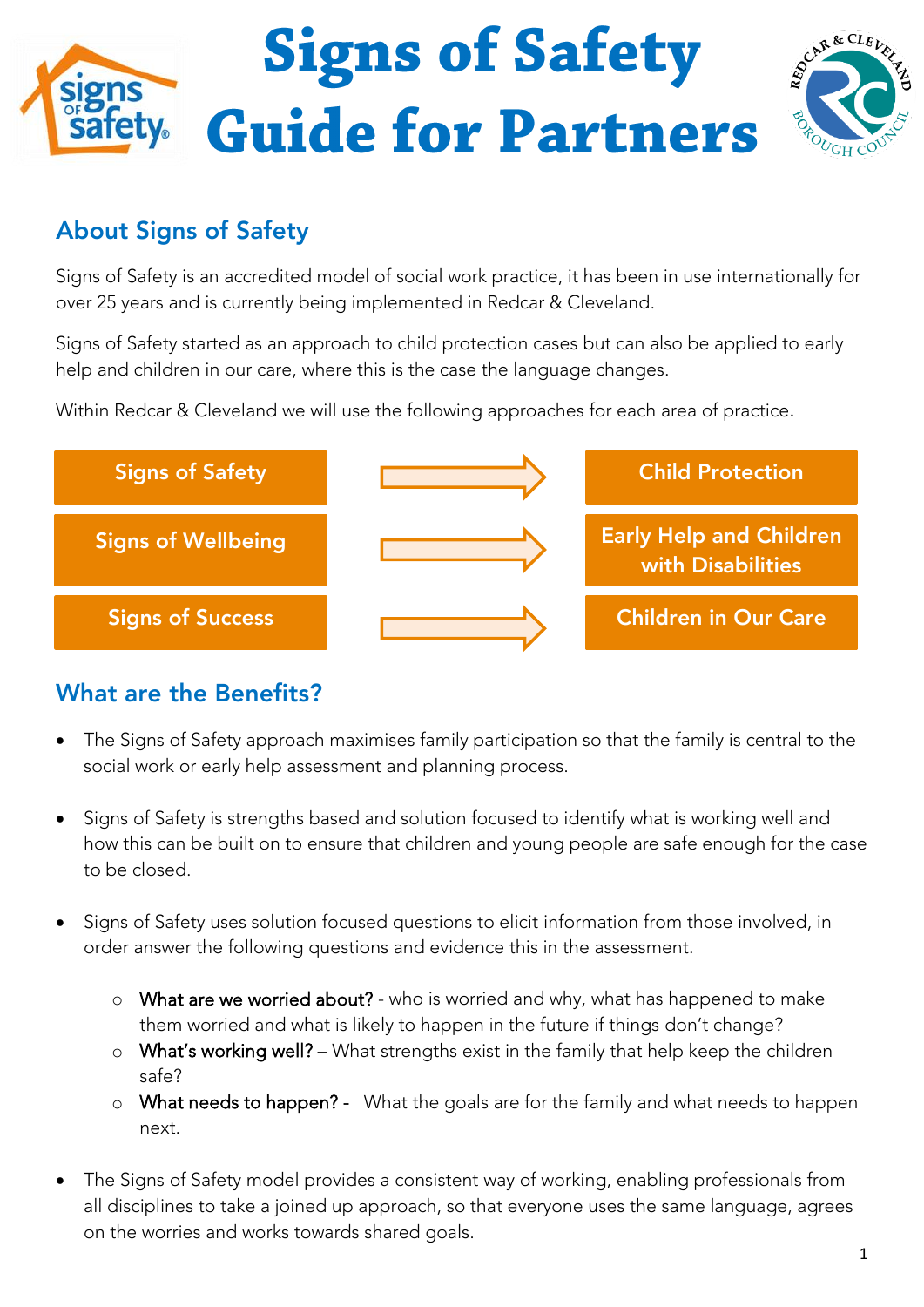## **Multi Agency Working and Signs of Safety**

Signs of Safety is about children, families, their support networks (safety network) and a range of professionals working together to meet the needs of the child in the best way possible.

Creating strong relationships is central to the Signs of Safety approach; this applies to the relationship between professionals and the family and among all the professionals that are working with the family. To achieve this, Signs of Safety provides a collective multi-agency approach so that all agencies involved can contribute to the assessment and plan whilst providing consistency for the family in the way that they engage with different agencies.

## **When will Signs of Safety be implemented?**

All social workers and early help practitioners in Redcar & Cleveland will attend a 2 day training course between December 2018 and March 2019, in order to learn how to use the Signs of Safety Assessment and Planning Framework. Although all our practitioners will be trained by April 2019 their learning will be an ongoing process. For most local authorities it takes between 2 and 5 years to fully embed the Signs of Safety Model.

When professionals such as teachers, doctors, the police, health workers, housing officers and voluntary sector workers are asked for information that contributes to an assessment or plan, the lead worker from the council will encourage them to answer the following three questions:

- What are we worried about?
- What is working well?
- What needs to happen?

The lead worker will then incorporate this information into their analysis within the assessment or plan. In most cases a multi-agency meeting will be convened to discuss what will happen next. The format of these meetings and the forms and documentations to support them will be developed over time as we start to embed the model. It will be a new way of working for everyone taking part and we will all learn together - the lead worker form the council will chair the meeting and talk everyone through the new process.

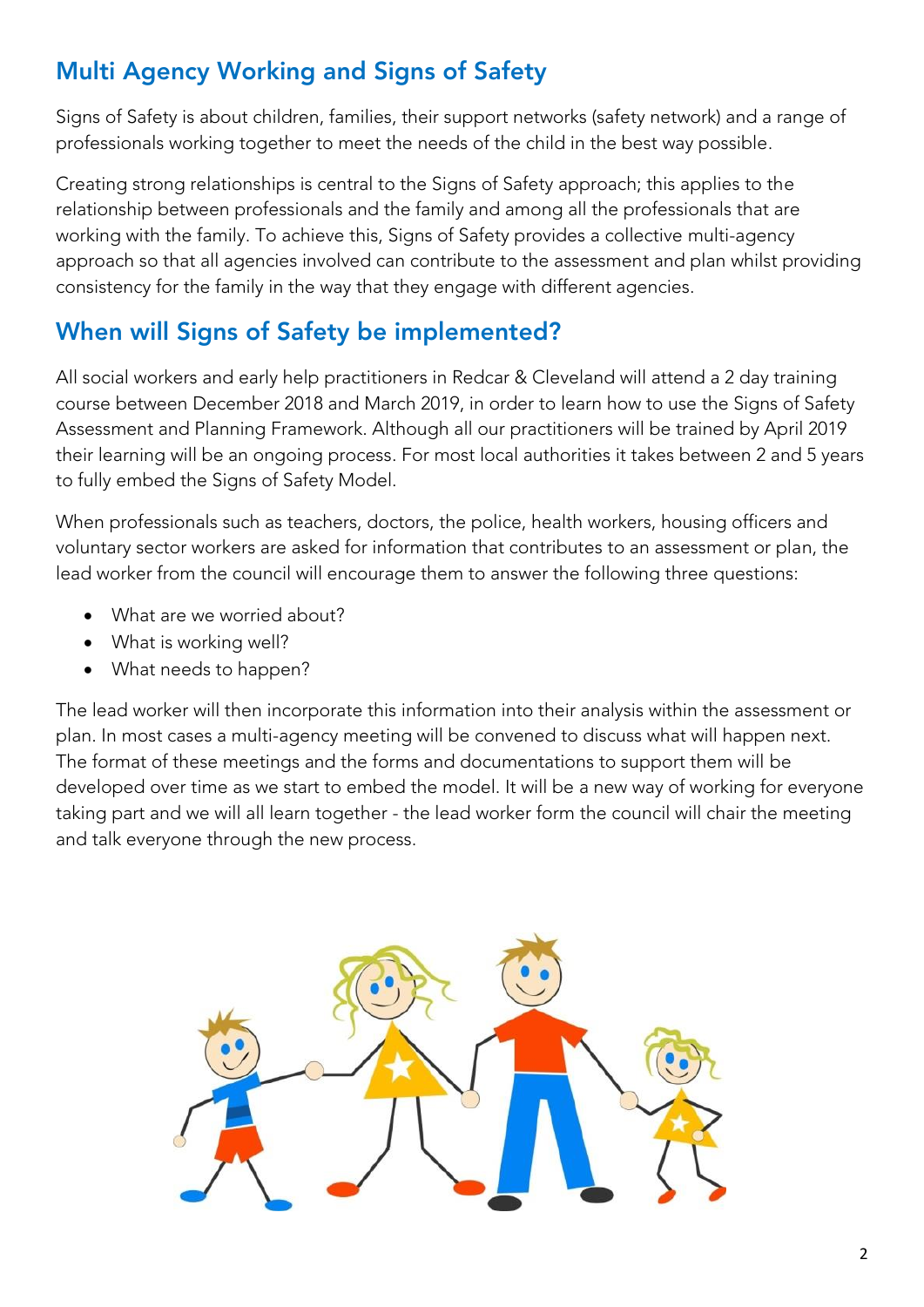## **Using Simple Language**

One of the most important aspects of the Signs of Safety approach is the use of simple language, all communications with families and everything written in their assessment and plan will use simple language that the family understands.

This means stripping out professional language, acronyms and terminology so that the family and everyone involved are absolutely clear about what we are worried about, why we are worried and what needs to happen.

For example, our social workers will no longer use terms like 'neglect' without explaining the specific behaviours they have seen and the impact on the child:

- **\*** There is evidence that Johnny is being neglected.
- $\checkmark$  The social worker is concerned that Johnny is not being looked after properly by Mum and Dad, that they are not giving him the food and drink that he needs which is making him poorly.

**Professional language can create a barrier between practitioners and the family. By explaining exactly what we are worried about in a simple way, we can be sure that families understand the problems so they can work with us to find solutions.**

### **Child Engagement Tools**  $\overline{a}$

Signs of Safety advocates the use of engagement tools to capture the voice of the child so that this becomes integral to the assessment process. Social workers and early help practitioners will use a range of tools to help children and young people explain 'what they are worried about', 'what works well' and 'what they want to happen'. The three houses approach is one example of this, it encourages children to draw and write in each house to explain worries, good things and dreams.

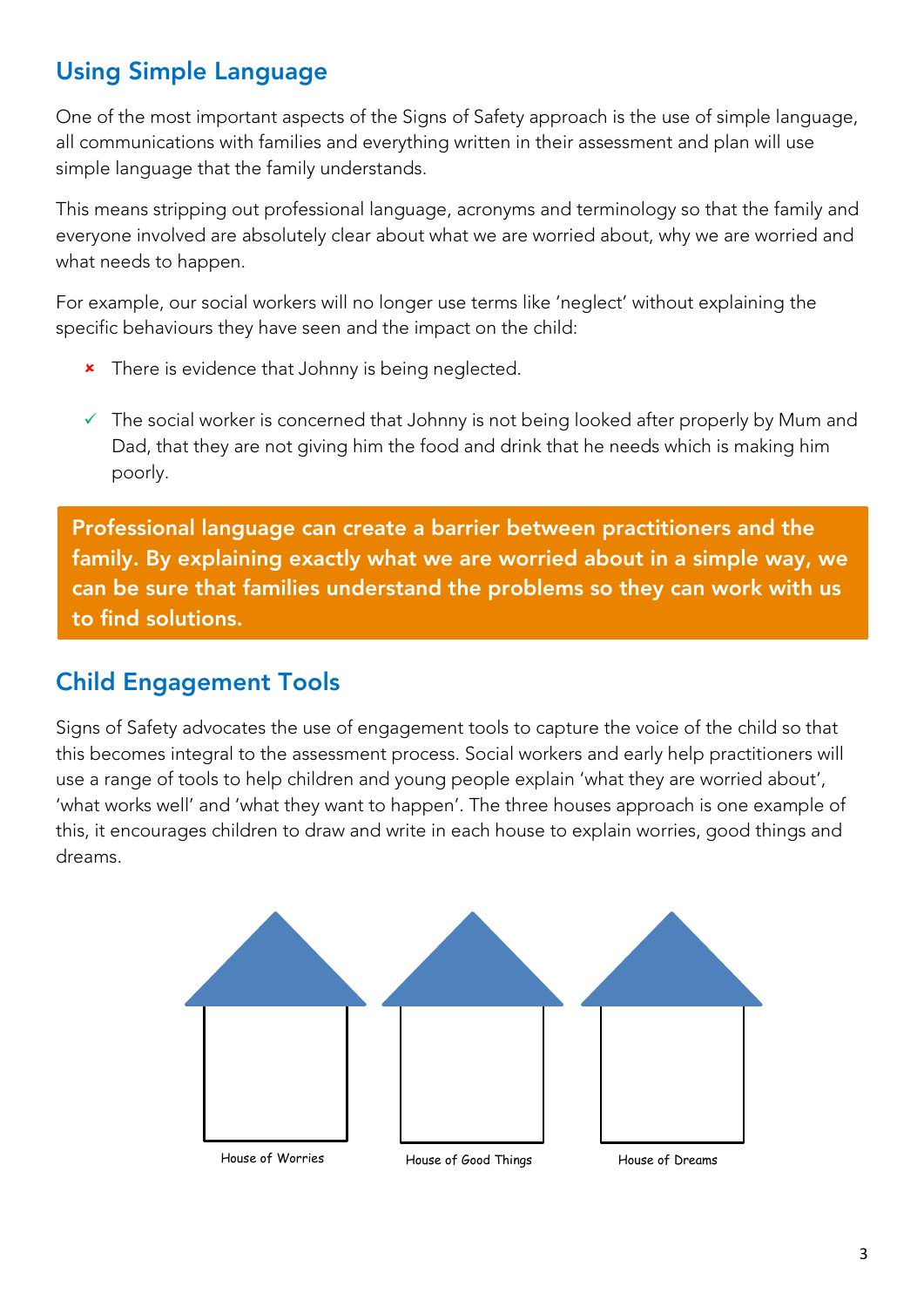## **The Signs of Safety Terms**

**There a number of terms that are fundamental to the Signs of Safety Assessment and Planning framework which will be referred to when you meet with social workers and early help practitioners.** 

**Danger Statements –** Summarise the social worker or early help practitioner's analysis, based on the information they have collected from the family and all the involved agencies, to explain who is worried, what they are worried about and the impact this could have on the child. Danger statements are developed based on the information that has been collected regarding 'past harm', 'future danger' and 'complicating factors' and set out why Children's Services are working with the family in clear and simple language. There can be up to three danger statements for cases which are more complex. For early help cases we might use the term 'worry statement.'

Louise from Children's Services is worried because Johnny hasn't always got the care he needs on a day to day basis, like when he has regularly missed meals and this has left him hungry, thirsty and feeling unwell and when he has gone to school dirty because Mum (Hannah) and Dad (Lee) haven't helped him to have a bath or shower. Louise can see that Hannah and Lee love Johnny very much but she is worried that if things don't change, Johnny will get sick because he isn't getting the food and drink that he needs and he won't be taken to see the doctor. Louise is also worried that Johnny won't make friends at school, if he goes to school dirty and could be bullied which will make him very unhappy.

**Safety Goals** - There is a safety goal for every danger statement. This explains to the family, their safety network and all the professionals involved, what Children's Services need to see before we can close the case or step it down to early help. For early help cases we might use the terms 'wellbeing goals'

Louise from Children's Services wants Hannah, Lee and Johnny to be together, because she can see how hard Hannah and Lee are working to be the best parents they can be. For this to happen Louise needs to see Hannah, Lee, and some key support people, working together to develop a plan. The plan will make sure that Johnny is always fed, clean and goes to the doctor when he is sick. Louise needs to see that this plan is working for three months in order to be happy that Johnny will be safe.

**Safety Scale Questions –** Are used to capture how people feel at any one time and create further conversation about what needs to happen for things to get better for everyone involved. Safety Scale Questions are on a scale from 0 – 10 for example:

On a scale of 0 – 10, where 10 means that you are confident that the child is safe enough to close the case and 0 means that you are certain that the child will be harmed, or harmed again – where would you rate the situation right now?

The family, the social worker and professionals will be asked to rate the situation on the Safety Scale, they don't need to agree on a score, but everyone will need to give a reason for their score and explain what needs to happen for their score to increase.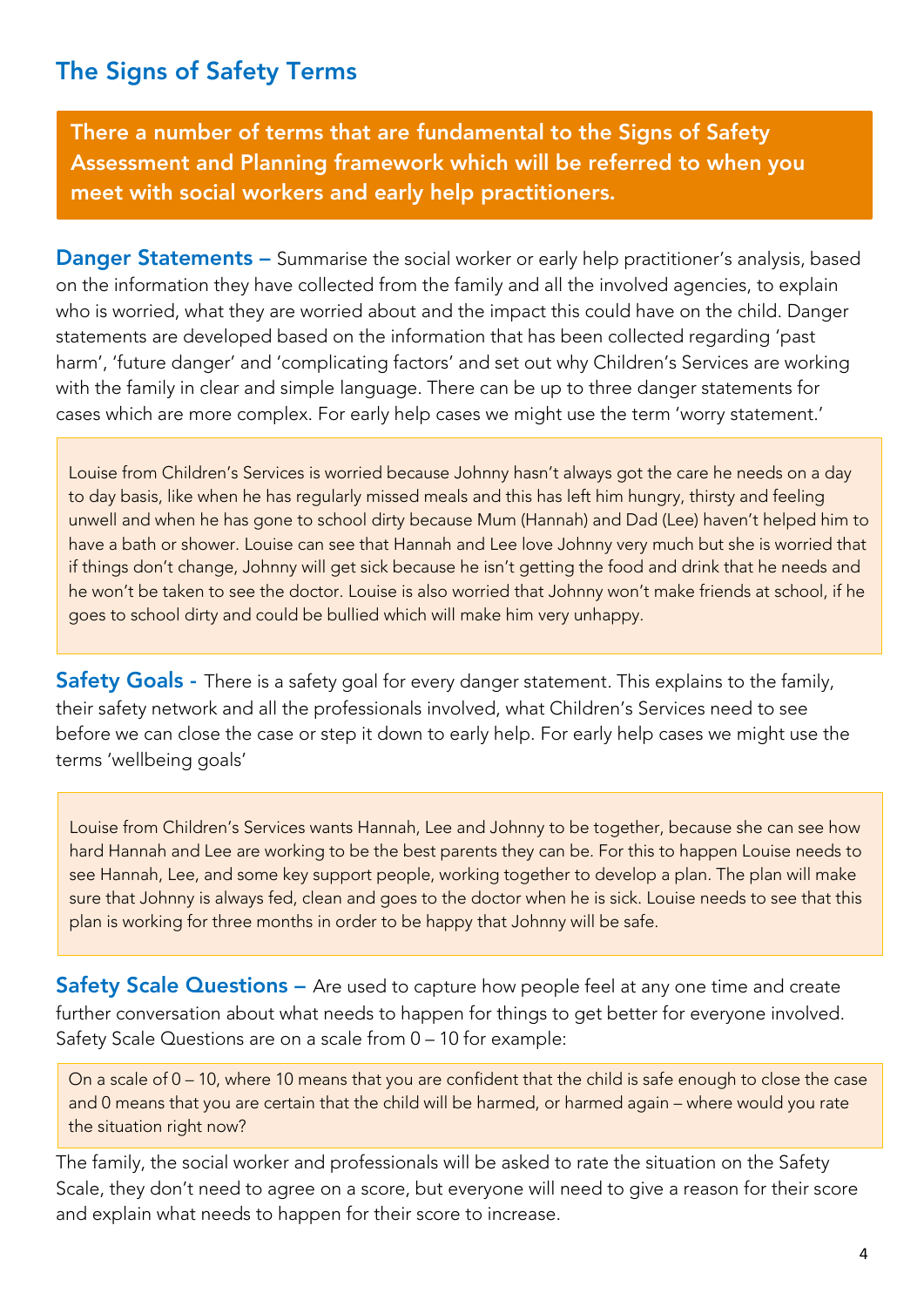## **What does Signs of Safety mean for Schools, Partner Agencies and Other Professionals?**

As Signs of Safety is embedded in Redcar & Cleveland the format of Child Protection Conferences, Child Protection Strategy Meetings and Team Around the Family Meetings will change.

When you attend a meeting, or when you provide information about a family, you will be asked:

- What are you worried about?
- What is working well?
- What needs to happen?

The 'danger statement', formulated by the social worker or early help practitioner and based on the information they have collected from everyone involved, will be central to this meeting - as will the development of the 'safety plan' and 'safety goal.'

To help the social worker or early help practitioner understand the extent of everyone's concerns and the steps that need to be taken to make things better; you will be asked a 'scaling question' this question will be developed based on the individual circumstances of the case. You will need to give a number from 0 – 10 to indicate your level of concern, explain why you have come to this conclusion and what you need to see to increase your score.